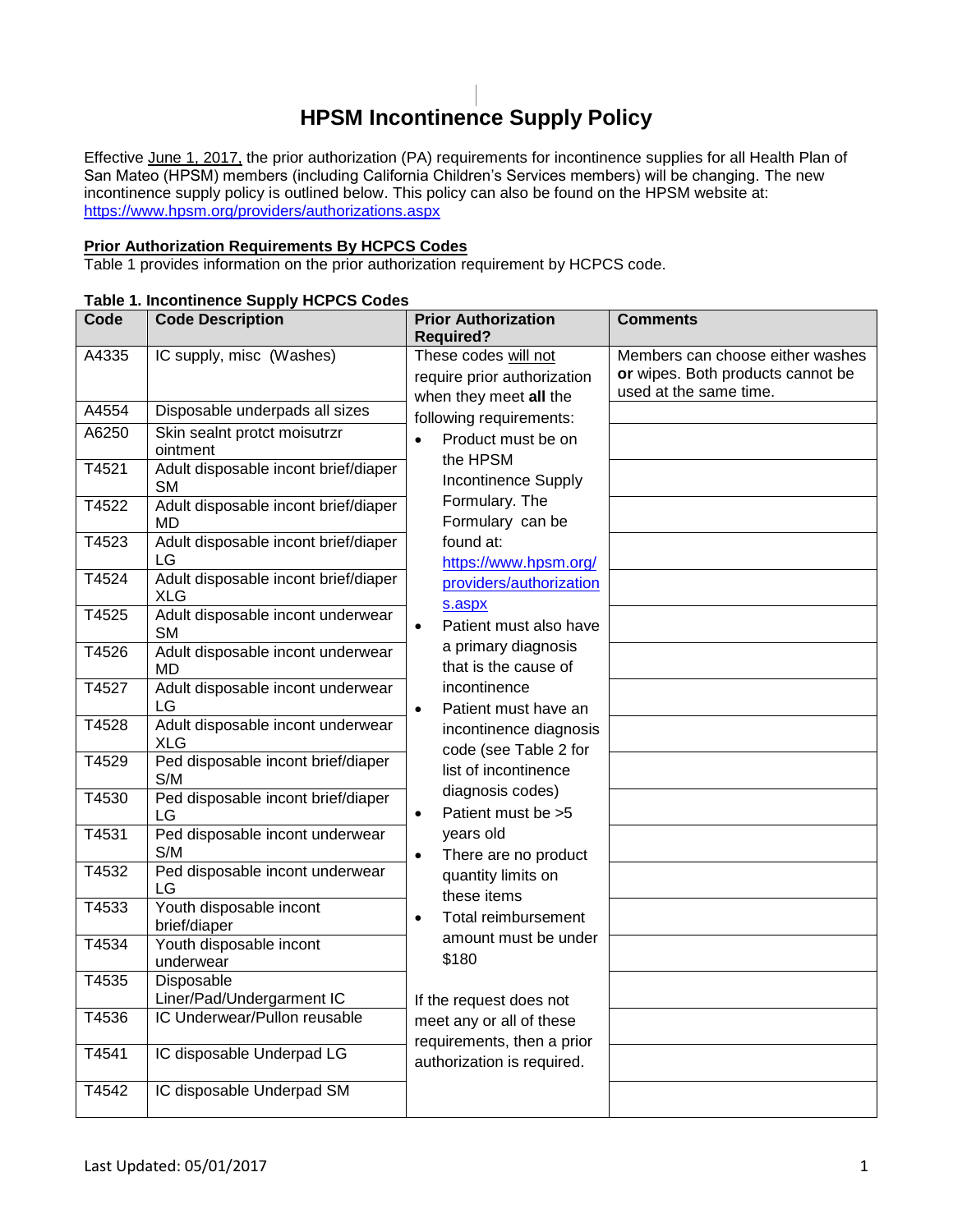| Code  | <b>Code Description</b>                                                                   | <b>Prior Authorization</b><br><b>Required?</b> | <b>Comments</b>                                                                                                                                                                                                                                                                                                                                                                                                                                                                                            |
|-------|-------------------------------------------------------------------------------------------|------------------------------------------------|------------------------------------------------------------------------------------------------------------------------------------------------------------------------------------------------------------------------------------------------------------------------------------------------------------------------------------------------------------------------------------------------------------------------------------------------------------------------------------------------------------|
| T4543 | Disposable IC brief/diaper Bariatric                                                      | Yes                                            | Use this code when requesting<br>$\bullet$<br>bariatric diapers<br>There is no formulary bariatric<br>$\bullet$<br>product.                                                                                                                                                                                                                                                                                                                                                                                |
| A4520 | Incontinence garment, any type                                                            | Yes                                            | Use this code when requesting<br>$\bullet$<br>any non-HPSM Formulary<br>Products<br>See Table 3 for guidelines on<br>$\bullet$<br>how to request non-formulary<br>products                                                                                                                                                                                                                                                                                                                                 |
| T5999 | Supply not otherwise specified                                                            | Yes                                            | Do not use this code. Use code<br>A4520 if requesting non-HPSM<br><b>Formulary Products</b>                                                                                                                                                                                                                                                                                                                                                                                                                |
| A4927 | Gloves non-sterile per 100                                                                | <b>No</b>                                      | Use this code when billing for<br>gloves<br>Hard cap of 200<br>$\bullet$<br>Incontinence related diagnosis<br>code required (see Table 2 for<br>list of incontinence diagnosis<br>codes)<br>Reimbursement for this item is<br>$\bullet$<br>not included in the \$180<br>reimbursement cap<br>There is no formulary glove<br>$\bullet$<br>product                                                                                                                                                           |
| A9900 | <b>Misc DME</b><br>supply/accessory/service<br>component of another HCPCS<br>(Wipes only) | <b>No</b>                                      | Members can choose either<br>$\bullet$<br>washes or wipes. Both products<br>cannot be used at the same<br>time<br>Use this code when billing for<br>$\bullet$<br>wipes<br>Hard cap of 512<br>$\bullet$<br>Incontinence related diagnosis<br>$\bullet$<br>required (see Table 2 for list of<br>incontinence diagnosis codes)<br>Reimbursement for this item is<br>not included in the \$180<br>reimbursement cap<br>There is no formulary wipe<br>$\bullet$<br>product<br>Modifier CG required<br>$\bullet$ |
| T4537 | IC Underpad Reusable Bed                                                                  | No                                             | Use this code when billing for<br>$\bullet$<br>reusable waterproof sheets<br>Hard cap of 2 per year<br>$\bullet$<br>Incontinence related diagnosis<br>$\bullet$<br>code required (see Table 2 for<br>list of incontinence diagnosis<br>codes)<br>Reimbursement for this item is<br>$\bullet$<br>not included in the \$180<br>reimbursement cap<br>There is no formulary product                                                                                                                            |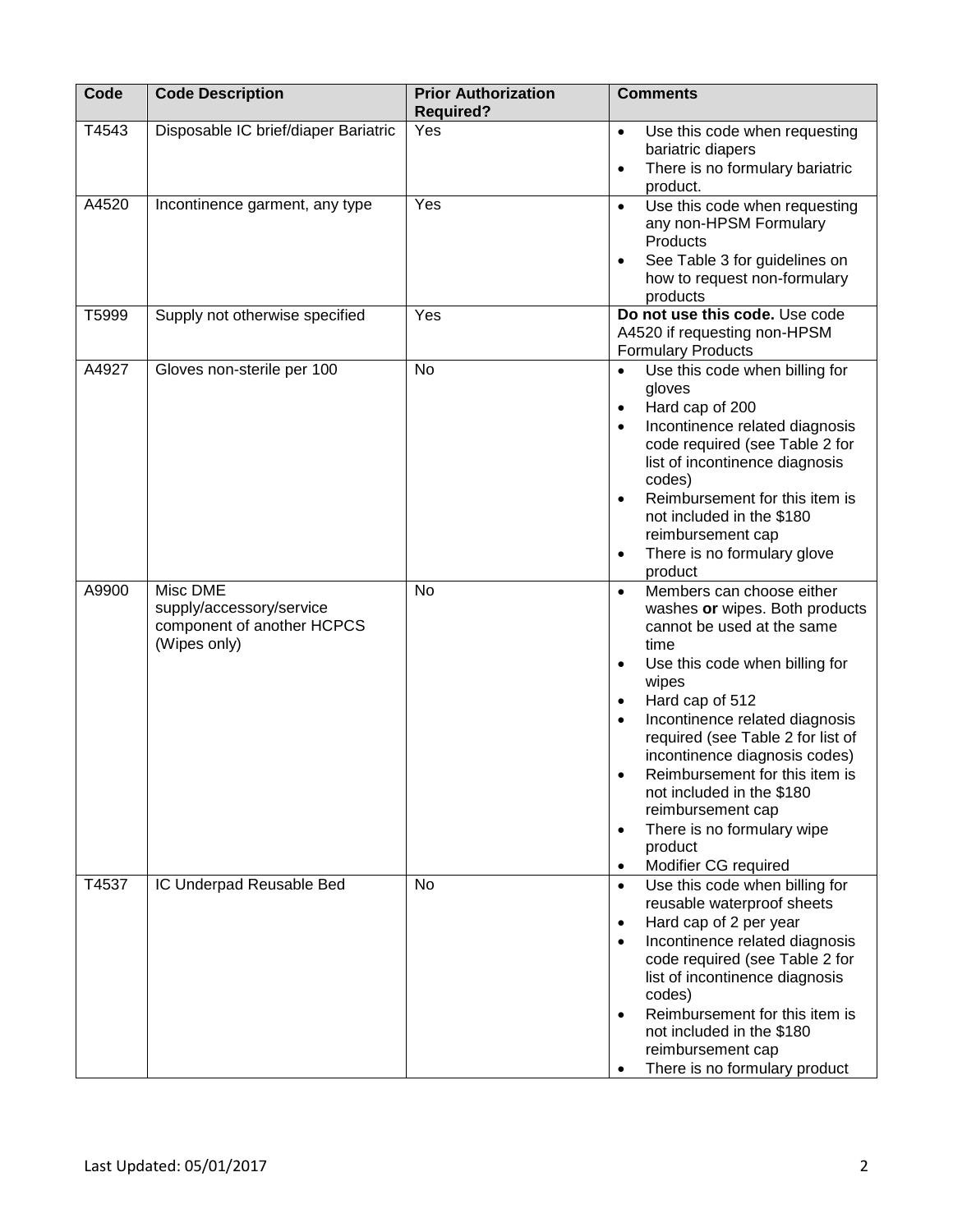## **HPSM Incontinence Supply Formulary**

Please go to the HPSM website to view the HPSM Incontinence Supply formulary. HPSM will be making additions and deletions to the formulary on an ongoing basis, so the website will have the most up-to-date information. The HPSM Incontinence Supply formulary can be found on the HPSM website at: <https://www.hpsm.org/providers/authorizations.aspx>

**Note:** UPN/Product number must be entered in the designated field of the claim form with the corresponding qualifier. For electronic claims/837 file, the UPN Product Qualifier and UPN are to be entered in Loop 2410, LIN segment on the 837. LIN02 is for the Product Qualifier and LIN03 is for the UPN. For paper claims, use the shaded area above section 24 of the CMS 1500.

#### **Incontinence Diagnosis Codes**

Table 2 provides a list of the ICD-10 incontinence diagnosis codes.

| <b>ICD-10 Code</b> | <b>Description</b>                 | <b>ICD-10 Code</b> | <b>Description</b>                                                   |
|--------------------|------------------------------------|--------------------|----------------------------------------------------------------------|
| F98.0              | Enuresis not substnc/physiol cond  | R <sub>15.0</sub>  | Incomplete defecation                                                |
| F98.1              | Encopresis no substnc/physiol cond | R <sub>15.1</sub>  | Fecal smearing                                                       |
| N39.3              | Stress incontinence female male    | R <sub>15.2</sub>  | Fecal urgency                                                        |
| N39.41             | Urge incontinence                  | R <sub>15.9</sub>  | Full incontinence of feces                                           |
| N39.42             | Incontinence w/o sensory awareness | R <sub>30.1</sub>  | Vesical tenesmus                                                     |
| N39.43             | Post-void dribbling                | <b>R32</b>         | Unspecified urinary incontinence                                     |
| N39.44             | Nocturnal enuresis                 | R39.2              | Extrarenal uremia                                                    |
| N39.45             | Continuous leakage                 | R39.81             | Functional urinary incontinence                                      |
| N39.46             | Mixed incontinence                 | R39.89             | Unspecified symptoms and signs<br>involving the genitourinary system |
| N39.490            | Overflow incontinence              | R39.9              | Unspecified symptoms and signs<br>involving the genitourinary system |
| N39.498            | Other spec urinary incontinence    |                    |                                                                      |

#### **Table 2. Incontinence Diagnosis Codes**